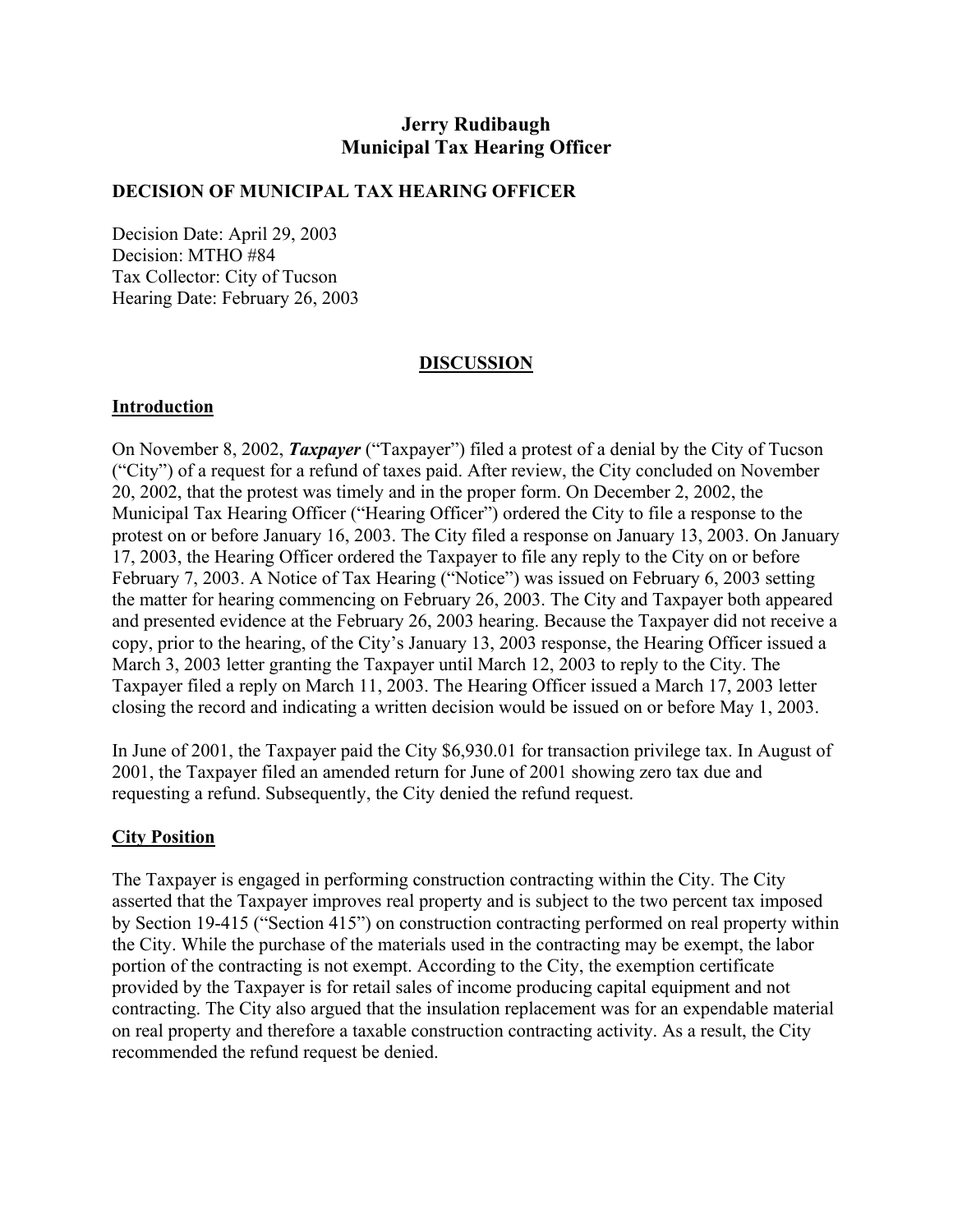### **Taxpayer Position**

The Taxpayer asserted they were exempt from the tax because of the nature of the business and the service provided. The Taxpayer indicated the work performed pursuant to their service contract is to repair insulation that was previously installed on mechanical systems at the generating station of *Customer* ("*Customer*). According to the Taxpayer they are repairing equipment that is used directly in the production of transmitting electrical power. If the equipment used directly in producing electrical power by *Customer* has to be repaired or replaced, the insulation must be removed to make the repair. The Taxpayer removes the mechanical fasteners securing the insulation to the equipment and then reattaches the insulation after the equipment repair is completed. The equipment will not operate properly without the insulation. Based on the above, the Taxpayer argued its service is tax-exempt and a refund granted.

### **ANALYSIS**

The issue in this case is whether or not the Taxpayer is a taxable construction contractor or in the business of repairing/replacing tangible personal property used directly in producing electrical power. Based on the evidence, the Hearing Officer concludes the Taxpayer is in the business of repairing/replacing insulation that is secured to tangible personal property that is used directly in producing electrical power. As a result, the Hearing Officer concludes that the Taxpayer's income from *Customer* is exempt from the City transaction privilege tax. Accordingly, the Taxpayer's protest should be granted.

## **FINDINGS OF FACT**

- 1. On November 8, 2002, the Taxpayer filed a protest of a denial by the City for a refund of taxes paid.
- 2. After review, the City concluded on November 20, 2002 that the protest was timely and in the proper form.
- 3. On December 2, 2002, the Hearing Officer ordered the City to file a response to the protest on or before January 16, 2003.
- 4. The City filed a response on January 13, 2003.
- 5. On January 17, 2003, the Hearing Officer ordered the Taxpayer file to file any reply to the City on or before February 7, 2003.
- 6. A Notice was issued on February 6, 2003 setting the matter for hearing commencing on February 26, 2003.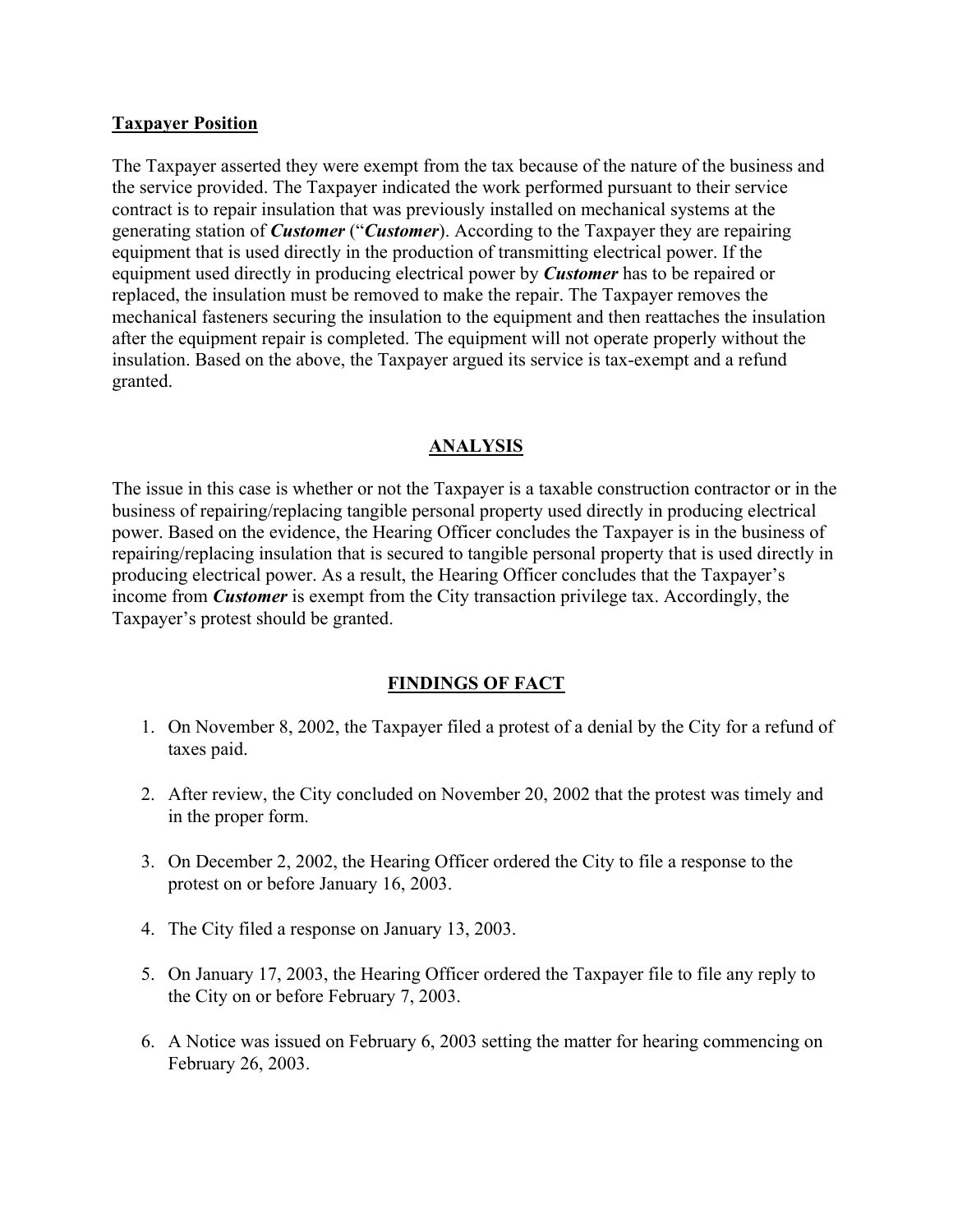- 7. The City and Taxpayer both appeared and presented evidence at the February 26, 2003 hearing.
- 8. On March 3, 2003, the Hearing Officer granted the Taxpayer until March 12, 2003 to reply to the City's January 13, 2003 response.
- 9. In June of 2001, the Taxpayer paid the City \$6,930.01 for transaction privilege tax.
- 10. In August of 2001, the Taxpayer filed an amended return for June of 2001 showing zero tax due and requesting a refund.
- 11. Subsequently, the City denied the refund request.
- 12. The Taxpayer has a contract to repair the insulation attached to equipment used directly by *Customer* to produce electrical power.
- 13. The Taxpayer removes the mechanical fasteners securing the insulation to the equipment and then re-attaches the insulation after the equipment repair is completed.
- 14. The equipment used directly by *Customer* in producing electrical power is tangible personal property.
- 15. The equipment will not operate properly without the insulation being attached.
- 16. The insulation is not expendable material.

## **CONCLUSIONS OF LAW**

- 1. Pursuant to ARS Section 42-6056, the Municipal Tax Hearing Officer is to hear all reviews of petitions for hearing or redetermination under the Model City Tax Code.
- 2. The Taxpayer is not a construction contractor pursuant to City Code Section 19-100.
- 3. The Taxpayer is in the business of repairing/replacing tangible personal property used directly in producing electrical power.
- 4. The Taxpayer's income from its service contract with *Customer* is exempt from the City's transaction privilege tax.
- 5. The Taxpayer's refund request should be granted.